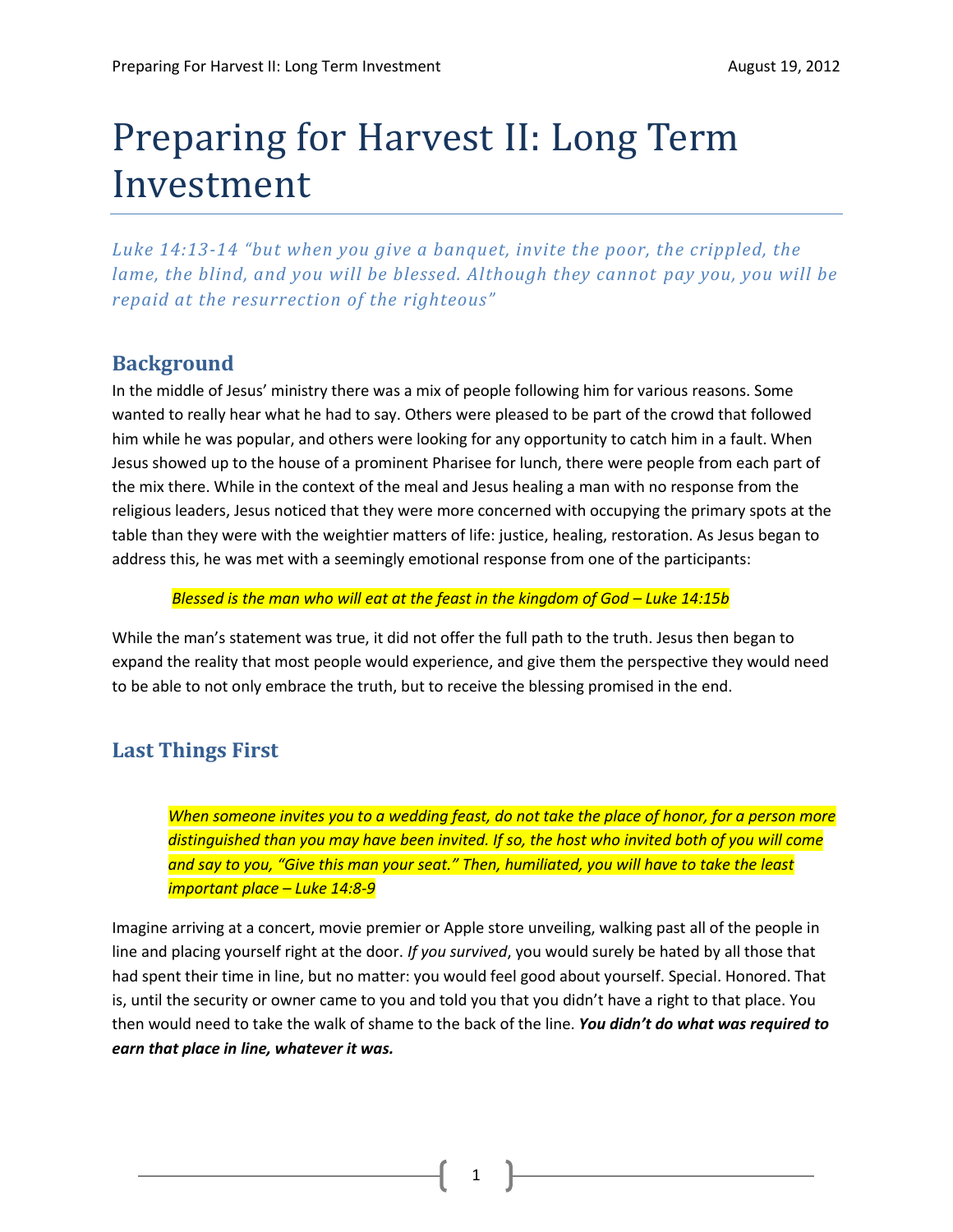Jesus' lesson was exactly this, and it applies to the harvests we expect in our lives. Many times, we approach the harvests with *an attitude of right***,** that we can simply walk up to our harvest and begin reaping, only to find that we get *turned away* and have to face the shame of not being able to do what we expected to do:

- $\triangleright$  We attempt to convert our friend or family member by giving them the clear, concise argument that Jesus is Lord and that they need to accept Him to get to heaven, but they don't budge
- $\triangleright$  We "believe" that God is going to provide the job, the mate, the promise because of a single scripture we read, but don't take the time to get God's clear meaning. Then we have to try to reconcile our confession with the fact that it did not happen how we thought
- $\triangleright$  We make a declaration that we will read the Bible in a year without looking at the changes needed in our schedule, then get down on ourselves for not getting it done.

The list goes on, and we haven't really even gotten to the promises of God, the life of the Kingdom, or the abundant living that we are to experience here on the earth, not to mention the life after.

Those that were at the lunch were focused on their importance, and not on the importance of anyone else in attendance. In Jesus' example, those that were looking for the right seat were more concerned with *position and perception* than they were with the real purpose for being there (the wedding). Similarly, when we become so consumed with who we think we are in the kingdom, we lose sight of what we should be focusing on, the harvest.

### **I Would Love To… But…**

After the man's outburst, Jesus gave some examples, all showing the same result: we all have great intentions when it comes to following God and getting to the harvest he has, but there are competing priorities in our lives. Those priorities are not bad things, but in the case of what God has for us, we need to be willing to do the hard thing to get to the real prize.

#### **Valid excuses**

*I just bought five yoke of oxen…*

*I just got married…*

*I have just bought a field…*

What Jesus is demonstrating is that while the original commitment may have been there, and the desire, as the man said, to "eat at the feast in the kingdom of God", if we are not truly focused on the goal the entire time other things can come up and divert our attention away from the harvest.

*Listen! A farmer went out to sow his seed. As he was scattering the seed, some fell along the path and the birds came and ate it up. Some fell on rocky places, where it did not have much soil. It sprang up quickly, because the soil was shallow. But when the sun came up the plants were scorched, and they withered because they had no root. Other seed fell among thorns, which grew up and choked the plants, so that they did not bear grain. Still other seed fell on good soil.*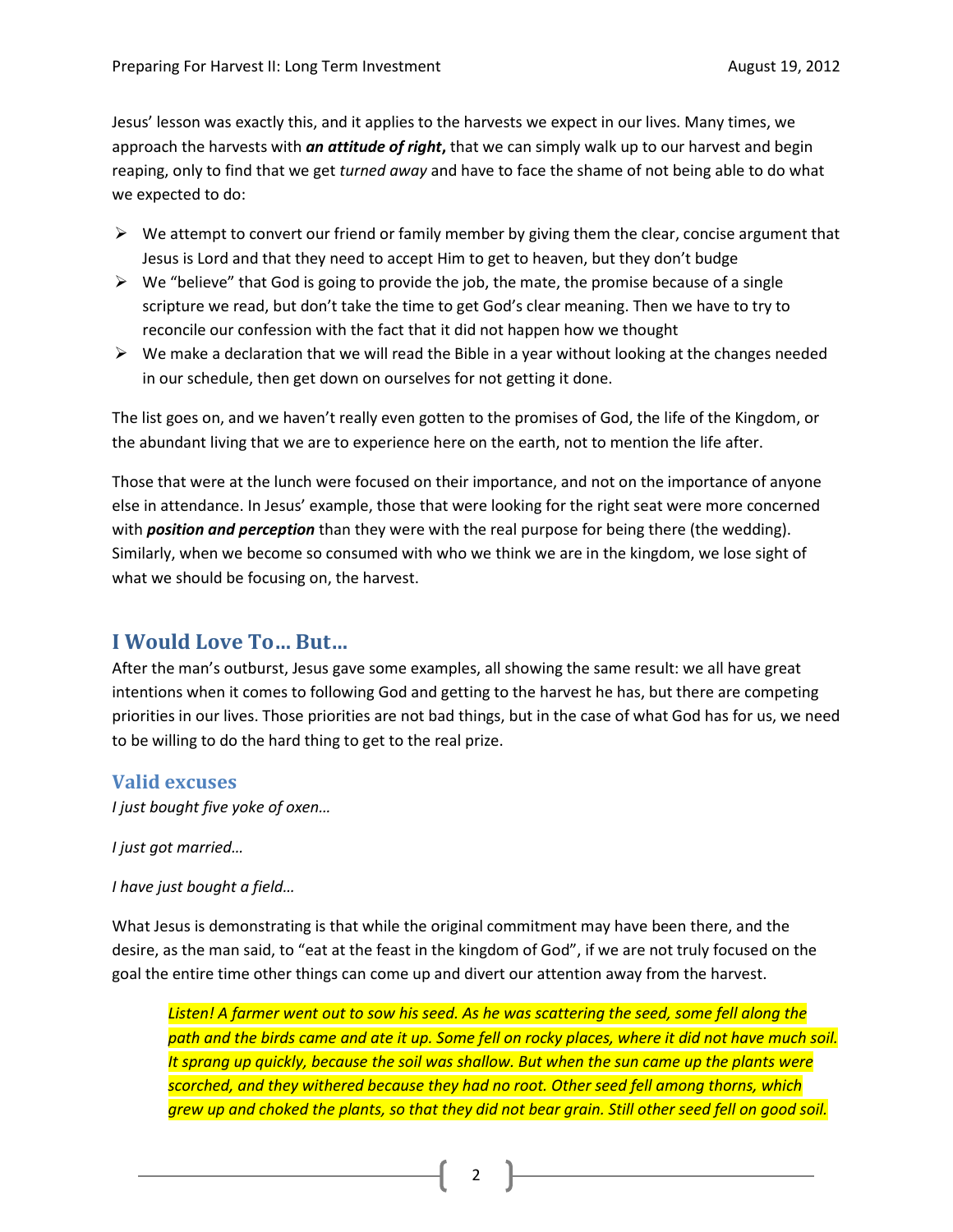*It came up, grew and produced a crop, some multiplying thirty, some sixty, some a hundred times. – Mark 4:3-8*

Like the parable of the sower, Jesus showed just how extensive the harvest was, and how much those that had been invited were missing out on ("*there is still room").* Notice in the parable, while there was growth in most of the seed, only one produced. The growth is like the importance we place on ourselves, or our emotional response to the potential promise – it looks good and impressive, but quickly caves under the pressure of life or things that grow up alongside it that can choke out its life.

# **Going to the Moon**

*You did not choose me, but I chose you and appointed you so that you might go and bear fruit – fruit that will last – and so that whatever you ask in my name the Father will give you. – John 15:16*

Jesus was not interested in simply having people who intended to follow him. While He knew that the reward, the harvest at the end of this road was wonderful, he also knew that it was going to take work to get there, just like with any harvest. He wanted his followers to commit to the long haul. To give themselves to what it would take to get to the harvest. To get to the point of not only bearing fruit, but bearing fruit that would last

September 12, 1962, President Kennedy stood before the nation at Rice University, and issued a declaration that we would conquer space and place a man on the moon. As to his reasoning, he said:

We choose to go to the moon. We choose to go to the moon in this decade and do the other things, not because they are easy, but because they are hard, because that goal will serve to organize and measure the best of our energies and skills, because that challenge is one that we are willing to accept, one we are unwilling to postpone, and one which we intend to win, and the others too.

President Kennedy recognized that his harvest was not easy, but for all the reasons he stated, was worthwhile. That it was something that he was unwilling to postpone. It had to be done and the other things, as good and as worthwhile as they were, would not deter him (or us) from reaching the goal.

Jesus was just as pointed in *his* examples:

*If anyone comes to me and does not hate his father and mother, his wife and children, his brothers and sisters – yes, even his own life – he cannot be my disciple. – Luke 14:26*

Wow! Why such strong words? How could Jesus be so dogmatic, so exclusionary, so harsh? **Because he knew that the only way to complete the journey, to get to the harvest, is to place it primary. To make that the only thing that mattered. If not, we might start out well, but never get to experience that feast in the Kingdom.** 

3